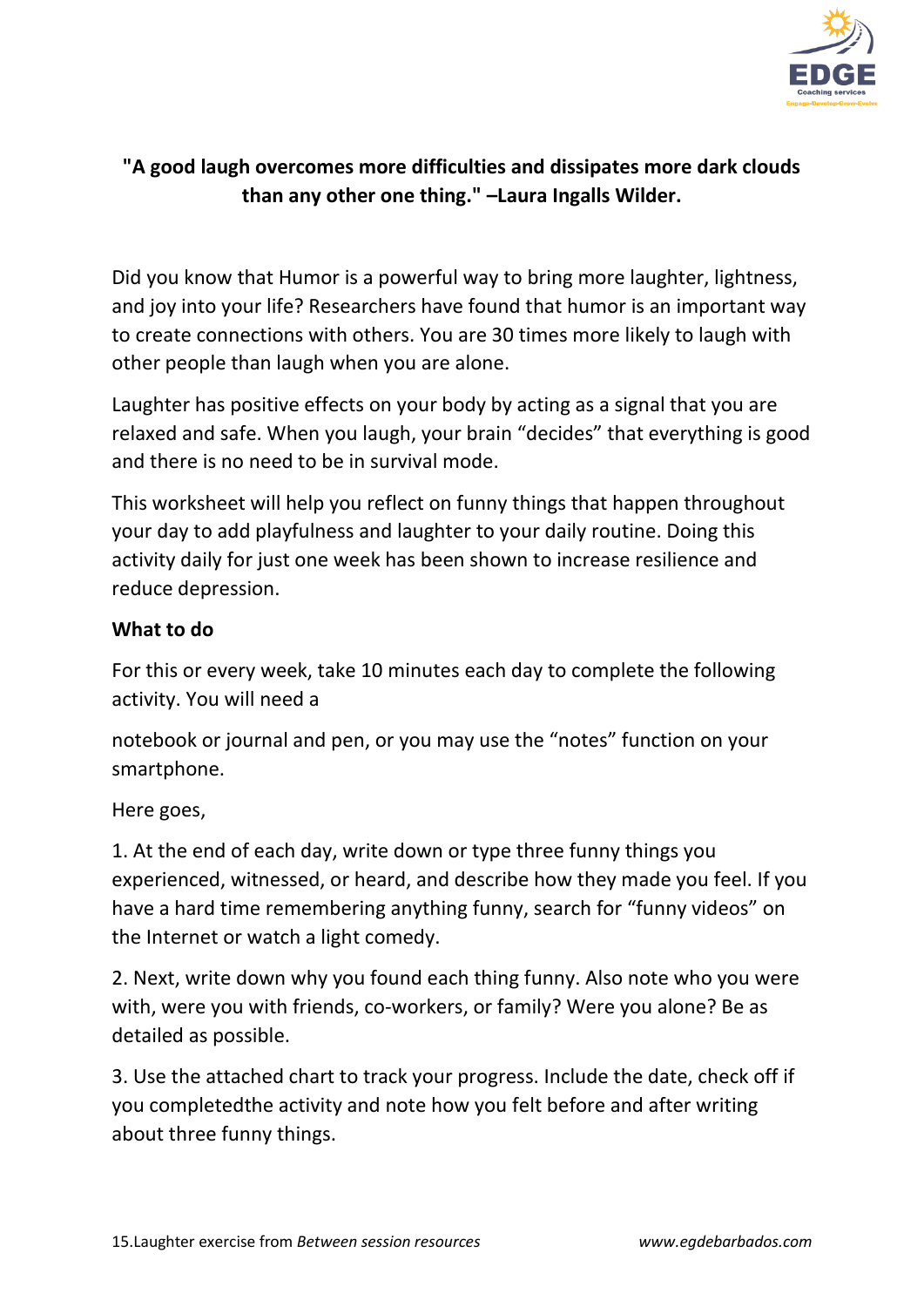

## Humor record

| Date | Check if<br>completed | How you felt before the<br>journal activity | How you felt after the<br>journal activity |
|------|-----------------------|---------------------------------------------|--------------------------------------------|
|      |                       |                                             |                                            |
|      |                       |                                             |                                            |
|      |                       |                                             |                                            |
|      |                       |                                             |                                            |
|      |                       |                                             |                                            |
|      |                       |                                             |                                            |
|      |                       |                                             |                                            |

After completing this activity for one week, do you notice a difference in your mood? Why or why not?

\_\_\_\_\_\_\_\_\_\_\_\_\_\_\_\_\_\_\_\_\_\_\_\_\_\_\_\_\_\_\_\_\_\_\_\_\_\_\_\_\_\_\_\_\_\_\_\_\_\_\_\_\_\_\_\_\_\_\_\_\_\_\_\_\_\_\_\_\_\_\_\_\_\_\_\_\_\_

\_\_\_\_\_\_\_\_\_\_\_\_\_\_\_\_\_\_\_\_\_\_\_\_\_\_\_\_\_\_\_\_\_\_\_\_\_\_\_\_\_\_\_\_\_\_\_\_\_\_\_\_\_\_\_\_\_\_\_\_\_\_\_\_\_\_\_\_\_\_\_\_\_\_\_\_\_\_

\_\_\_\_\_\_\_\_\_\_\_\_\_\_\_\_\_\_\_\_\_\_\_\_\_\_\_\_\_\_\_\_\_\_\_\_\_\_\_\_\_\_\_\_\_\_\_\_\_\_\_\_\_\_\_\_\_\_\_\_\_\_\_\_\_\_\_\_\_\_\_\_\_\_\_\_\_\_

\_\_\_\_\_\_\_\_\_\_\_\_\_\_\_\_\_\_\_\_\_\_\_\_\_\_\_\_\_\_\_\_\_\_\_\_\_\_\_\_\_\_\_\_\_\_\_\_\_\_\_\_\_\_\_\_\_\_\_\_\_\_\_\_\_\_\_\_\_\_\_\_\_\_\_\_\_\_

\_\_\_\_\_\_\_\_\_\_\_\_\_\_\_\_\_\_\_\_\_\_\_\_\_\_\_\_\_\_\_\_\_\_\_\_\_\_\_\_\_\_\_\_\_\_\_\_\_\_\_\_\_\_\_\_\_\_\_\_\_\_\_\_\_\_\_\_\_\_\_\_\_\_\_\_\_\_

\_\_\_\_\_\_\_\_\_\_\_\_\_\_\_\_\_\_\_\_\_\_\_\_\_\_\_\_\_\_\_\_\_\_\_\_\_\_\_\_\_\_\_\_\_\_\_\_\_\_\_\_\_\_\_\_\_\_\_\_\_\_\_\_\_\_\_\_\_\_\_\_\_\_\_\_\_\_

\_\_\_\_\_\_\_\_\_\_\_\_\_\_\_\_\_\_\_\_\_\_\_\_\_\_\_\_\_\_\_\_\_\_\_\_\_\_\_\_\_\_\_\_\_\_\_\_\_\_\_\_\_\_\_\_\_\_\_\_\_\_\_\_\_\_\_\_\_\_\_\_\_\_\_\_\_\_

\_\_\_\_\_\_\_\_\_\_\_\_\_\_\_\_\_\_\_\_\_\_\_\_\_\_\_\_\_\_\_\_\_\_\_\_\_\_\_\_\_\_\_\_\_\_\_\_\_\_\_\_\_\_\_\_\_\_\_\_\_\_\_\_\_\_\_\_\_\_\_\_\_\_\_\_\_\_

\_\_\_\_\_\_\_\_\_\_\_\_\_\_\_\_\_\_\_\_\_\_\_\_\_\_\_\_\_\_\_\_\_\_\_\_\_\_\_\_\_\_\_\_\_\_\_\_\_\_\_\_\_\_\_\_\_\_\_\_\_\_\_\_\_\_\_\_\_\_\_\_\_\_\_\_\_\_

Do you find yourself laughing more frequently, or finding humor in situations? Explain.

Did you find yourself connecting with others through laughter? Why or why not?